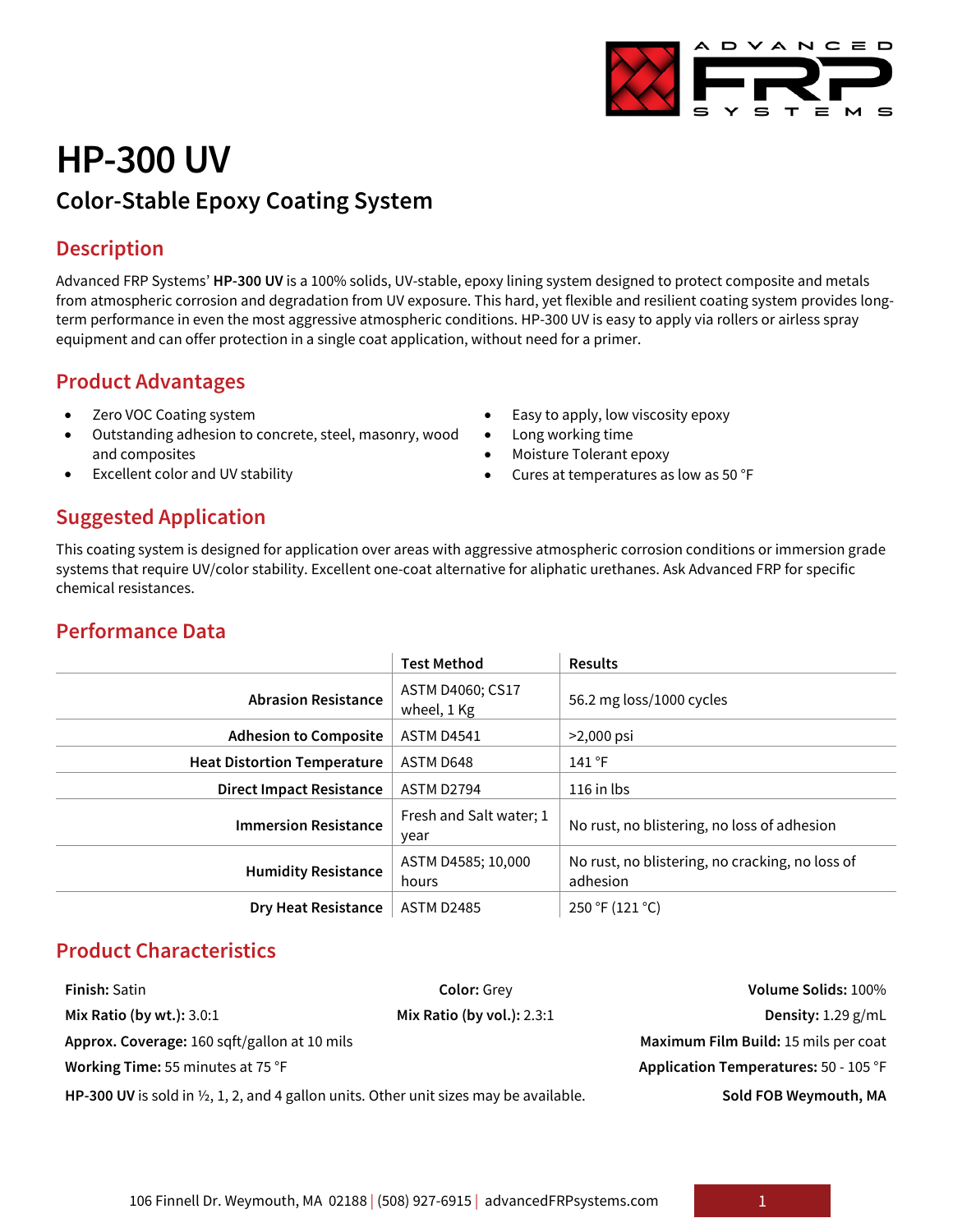

# **Cure Schedule**

| <b>Cures for Application</b>    | 50 °F (10 °C)  | 75 °F (24 °C)  | 100 °F (38 °C) |
|---------------------------------|----------------|----------------|----------------|
| Dry to Touch                    | 24 hours       | 12 hours       | 8 hours        |
| Dry Hard                        | 72 hours       | 36 hours       | 24 hours       |
| Overcoat Window                 | 24 - 168 hours | 12 - 120 hours | 8 - 96 hours   |
| <b>Cures for Service</b>        | 50 °F (10 °C)  | 75 °F (24 °C)  | 100 °F (38 °C) |
|                                 |                |                |                |
| Atmospheric                     | 36 hours       | 24 hours       | 12 hours       |
| Water Immersion                 | 72 hours       | 36 hours       | 24 hours       |
| <b>Full Chemical Resistance</b> | 168 hours      | 120 hours      | 96 hours       |

*Contact Advanced FRP Systems for elevated temperature post-cure information. Elevated temperature cures will increase chemical resistance and reduce return to service time.*

# **Application Information**

#### *All Advanced FRP Systems products should be installed by a certified applicator or with direct oversight by Advanced FRP Systems, Inc. This data sheet provides general application guidelines for HP-300 UV.*

#### *Contact Advanced FRP Systems for more information if your project has detailed coating specifications.*

Ensure air and substrate temperatures are between 50-105 °F and relative humidity is below 95%. Follow surface preparation guidelines below prior to coating.

Pour all of Part A – Hardener into Part B – Base and mix with low speed power agitator for 2-3 minutes. Using a paint stick or spatula, thoroughly scrape sides and bottom of unit. Mix with power mixer for an additional 2 minutes. Do not dilute Advanced FRP products.

**HP-300 UV** can be applied via brush, roller, conventional airless spray equipment or plural component, airless spray equipment. Consult Advanced FRP Application Guidelines for information on spraying **HP-300 UV**.

For application by roller or brush, **HP-300 UV** should be applied at 8 - 15 mils per coat. Composite substrates require 1 coat of **HP-300 UV** while concrete and metallic substrates require a minimum of 2 coats. Multiple coats may be applied to any substrate for added protection. Do not exceed a total film build of 50 mils DFT.

After the coating system has cured, the continuity of the coating should be verified. Visual inspection should be performed on composite substrate while dry film thickness should be measured by non-destructive dry film thickness gauges on metallic substrates. The coating system should be free of all pinholes and holidays. The cured film should be essentially free of runs, sags, inclusions, and other defects. All coating deficiencies should be repaired and allowed to cure prior to return to service.

# **Surface Preparation**

**Composites (Atmospheric Corrosion):** Remove any loose coating then grind or sand the entire surface to be coated with a coarse grit sanding disc. Remove all dust with a SSPC-SP 1 Solvent Wipe or thorough vacuuming of the surface.

**Steel (Atmospheric Corrosion):** Remove all oil and grease from surface with an SSPC-SP 1 Solvent Wipe. Minimum surface preparation of SSPC-SP 2 Hand Tool Cleaning must be performed. For enhanced performance, an SSPC-SP 6 Commercial Blast Cleaning with an angular surface profile of 1.5+ mils should be used.

**Concrete (Immersion/Secondary Containment):** Refer to SSPC-SP 13/NACE No. 6, Section 4.3.1 or ICRI No. 310.2, CSP 1-3 for concrete preparation guidelines. Surface should be thoroughly cleaned and dry. Concrete and mortar must be cured at least 28 days @ 75 °F. Surface must be free of laitance, concrete dust, dirt, form release, curing aids and other foreign material. **Advanced FRP Sealer 200** should be applied prior to coating at 3-5 mils to increase adhesion and reduce outgassing.